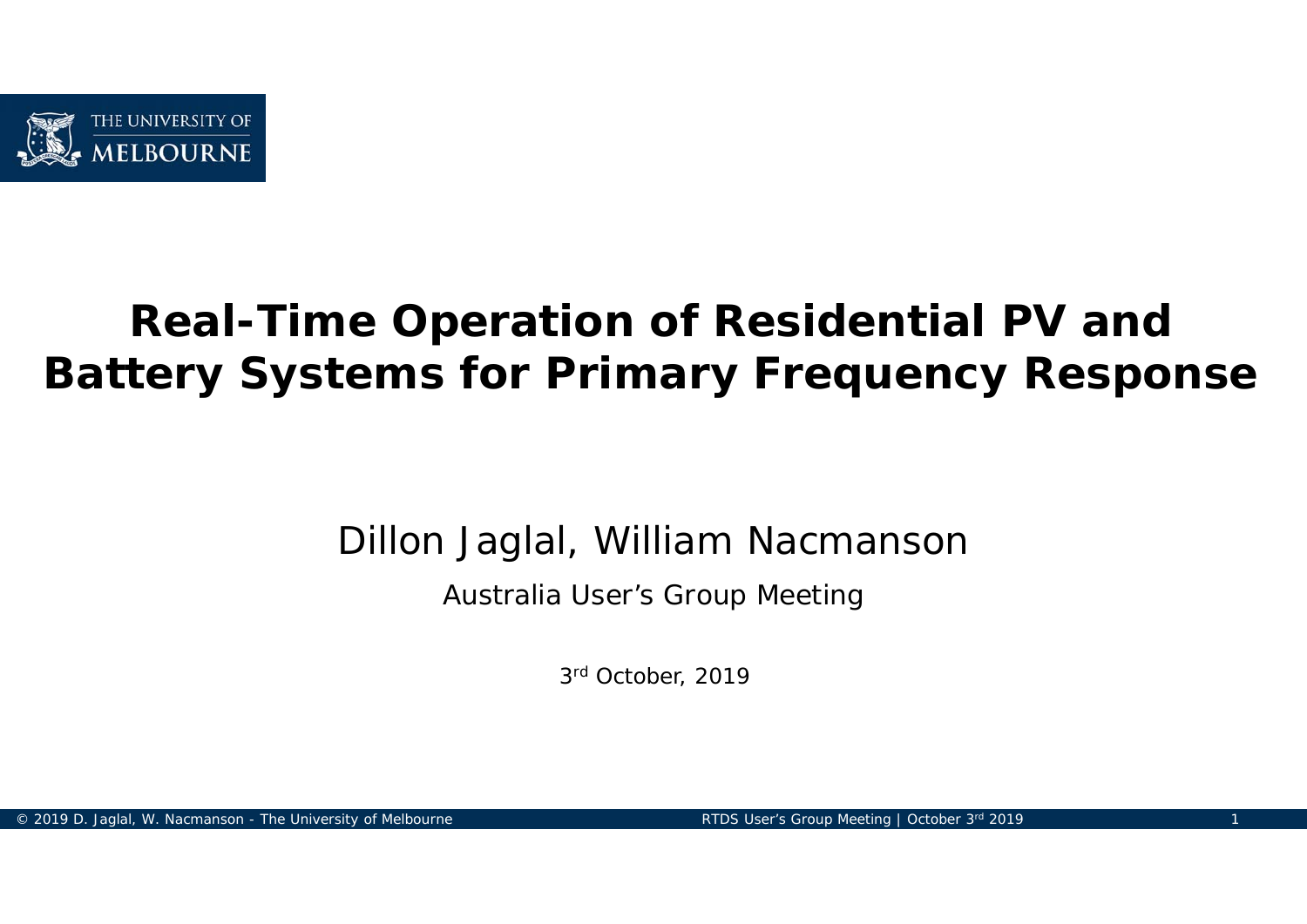# **Outline**

- $\blacksquare$ **Introduction and Context**
- **Droop-frequency Relationship for Residential Batteries**
- $\blacksquare$ **RTDS Implementation**
- **Case Study and Results**
- $\blacksquare$ **Challenges and Upshot**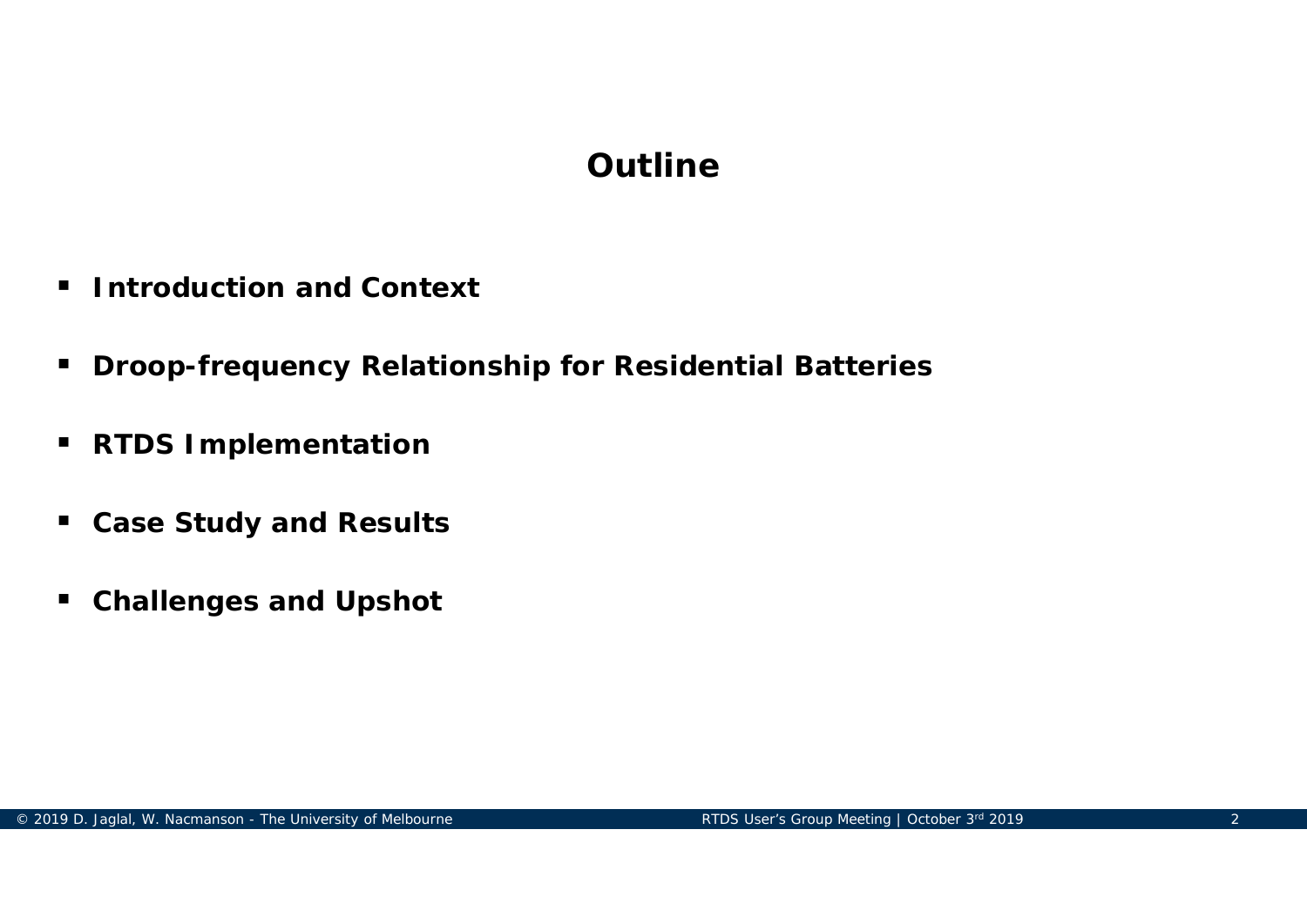# **Why Use RTDS?**

- $\blacksquare$ **Exploring new software packages**
- $\blacksquare$ **Implementation**

#### $\blacksquare$ **Student focused**

- Educational exercises
- Pushing the limits
- Future development of power systems

#### $\blacksquare$ **Platform to test new ideas**

- **Controllers**
- Distributed Energy Resources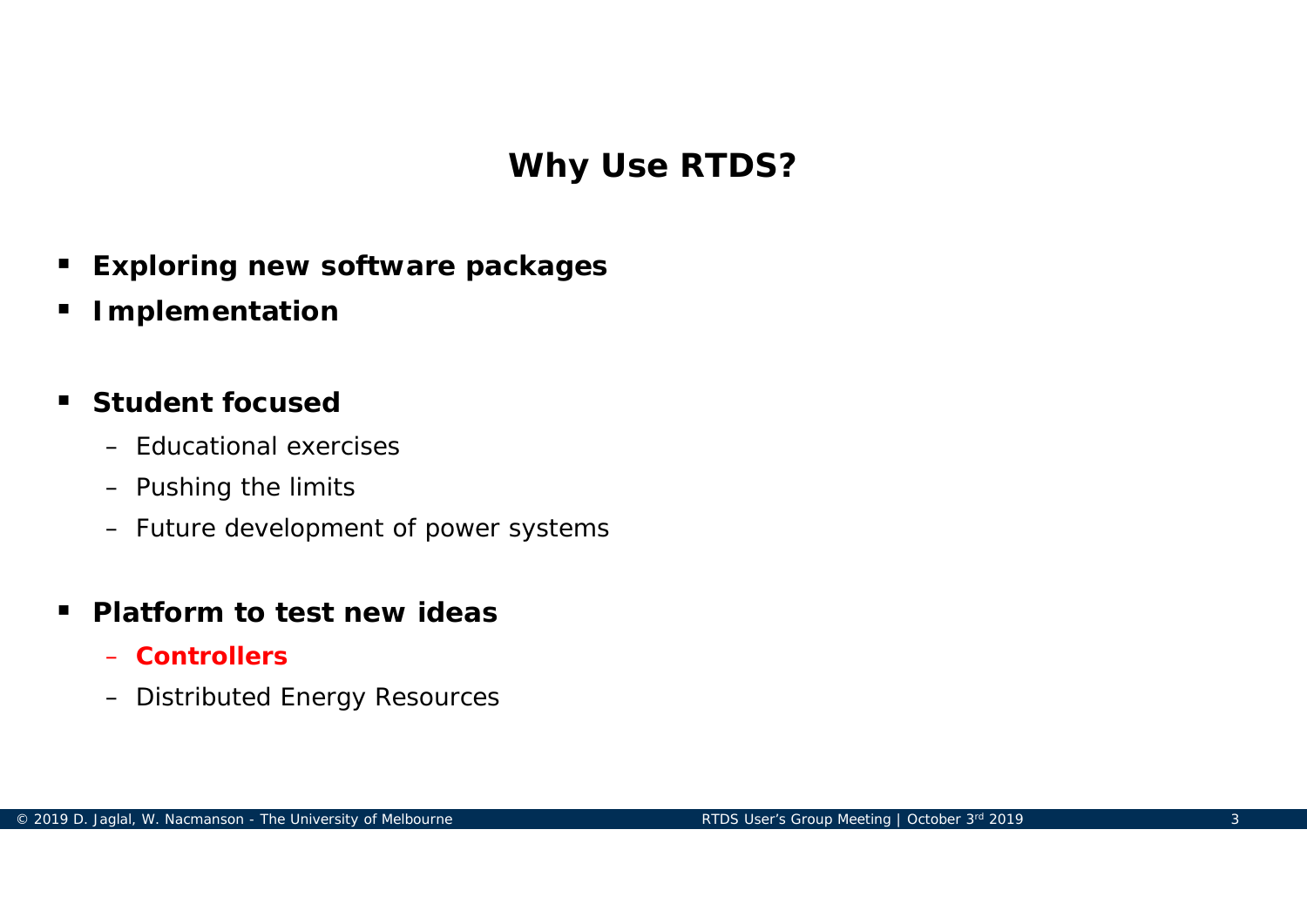

#### © 2019 D. Jaglal, W. Nacmanson - The University of Melbourne And American RTDS User's Group Meeting | October 3rd 2019 4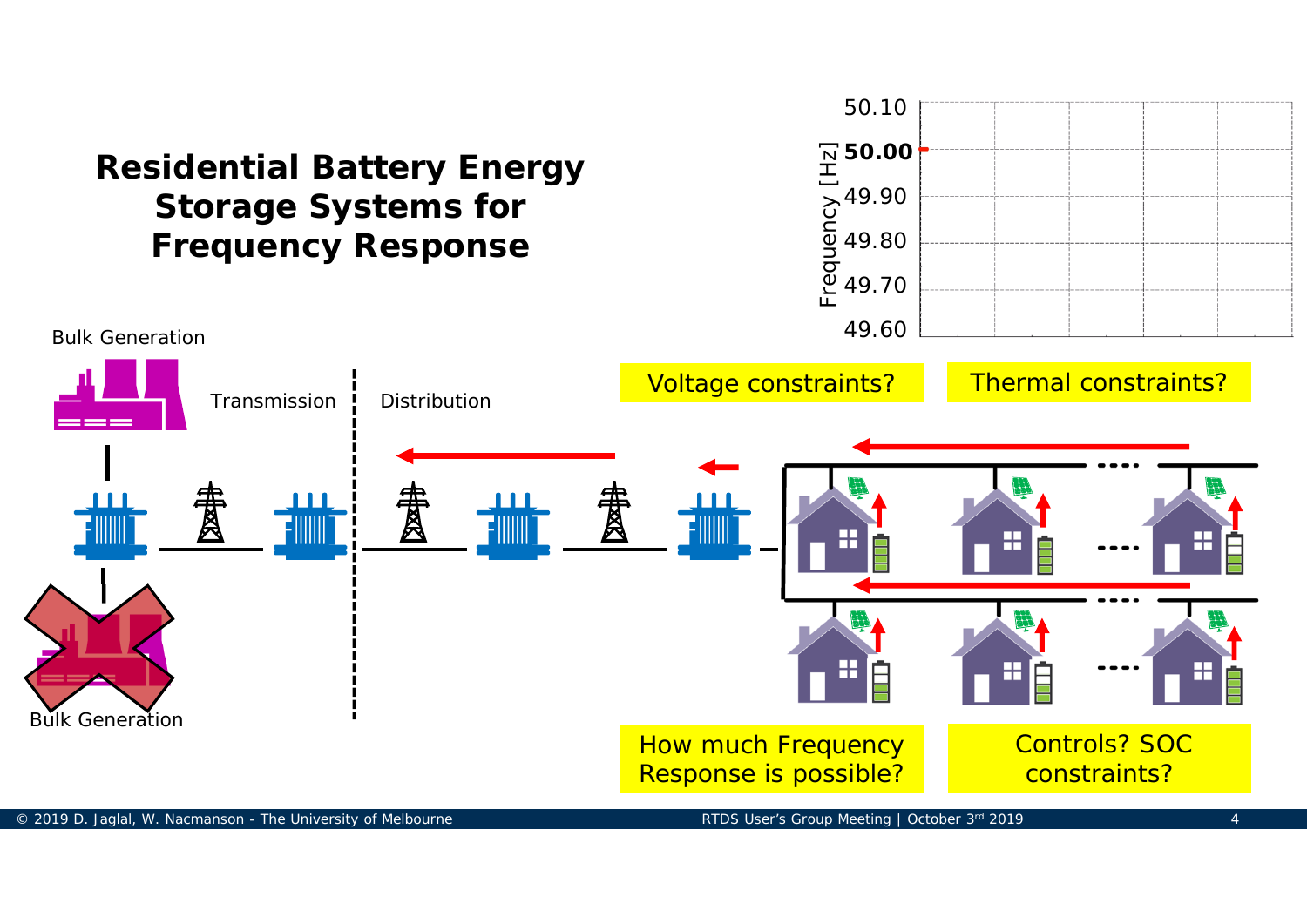#### **Concept of Control [Droop]**

- $\blacksquare$  Quasi steady-state frequency  $(\text{OSSF}) := \Delta f = \frac{\Delta P_L}{1}$  $\frac{1}{R_{eq}} + D + \frac{1}{R_{BESS}}$ Solving for  $R_{BESS} \rightarrow \frac{1}{R_{BESS}} = (\frac{\Delta P_L}{\Delta f}) - (\frac{1}{R_{eq}}) - (D_{eq})$ NOFB Limit of 49.85 Hz
- $\blacksquare$ **Droop response** of residential batteries can be deduced to **limit Δƒ** within some value

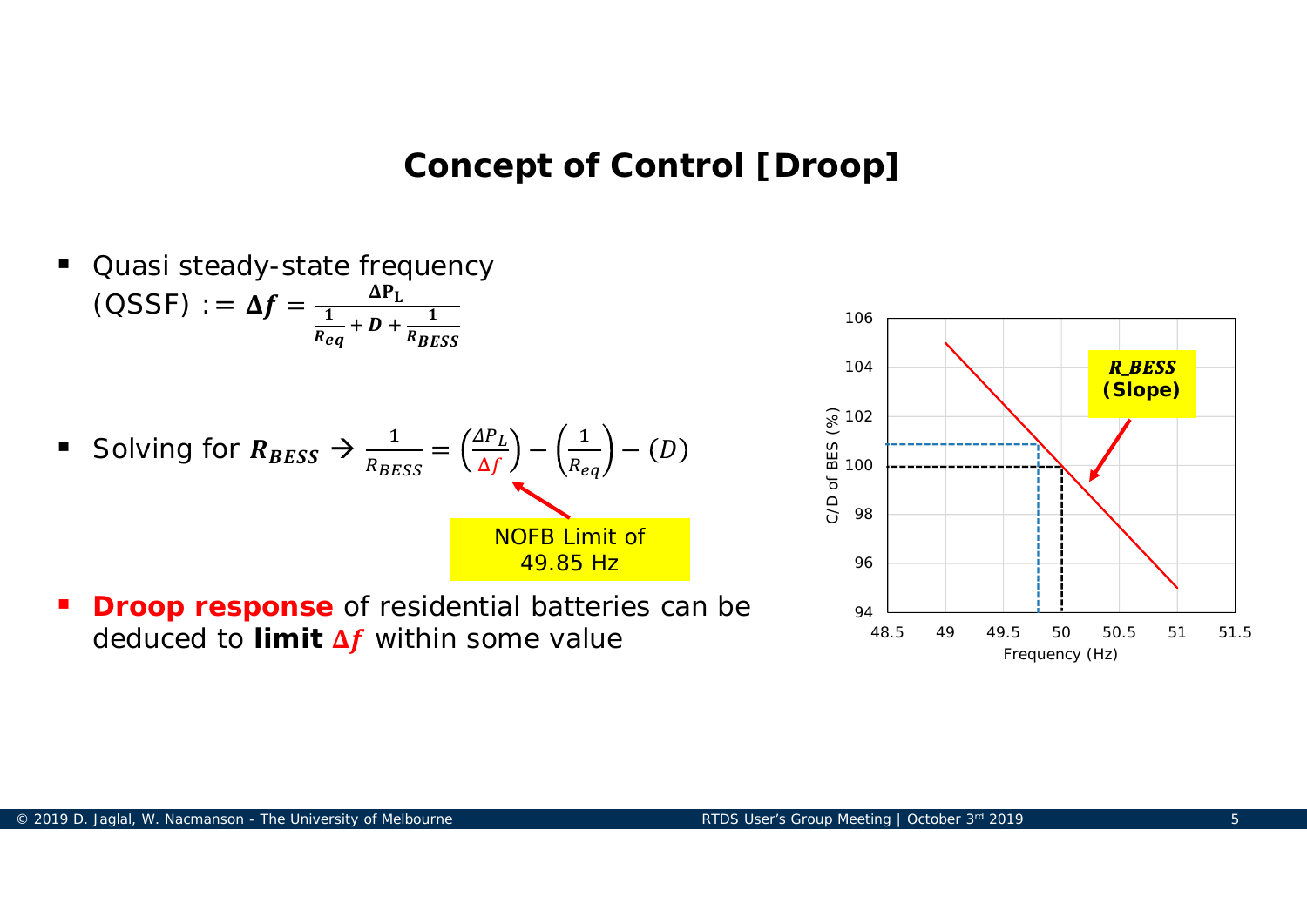#### **From profiles → Unit Commitment → Battery Droops**



D. Jaglal, W. J. Nacmanson and L. F. Ochoa, "Quantification and Verification of Residential Battery Response for Frequency Regulation in PV-Rich Power Systems," in IEEE PowerTech, Milano, 2019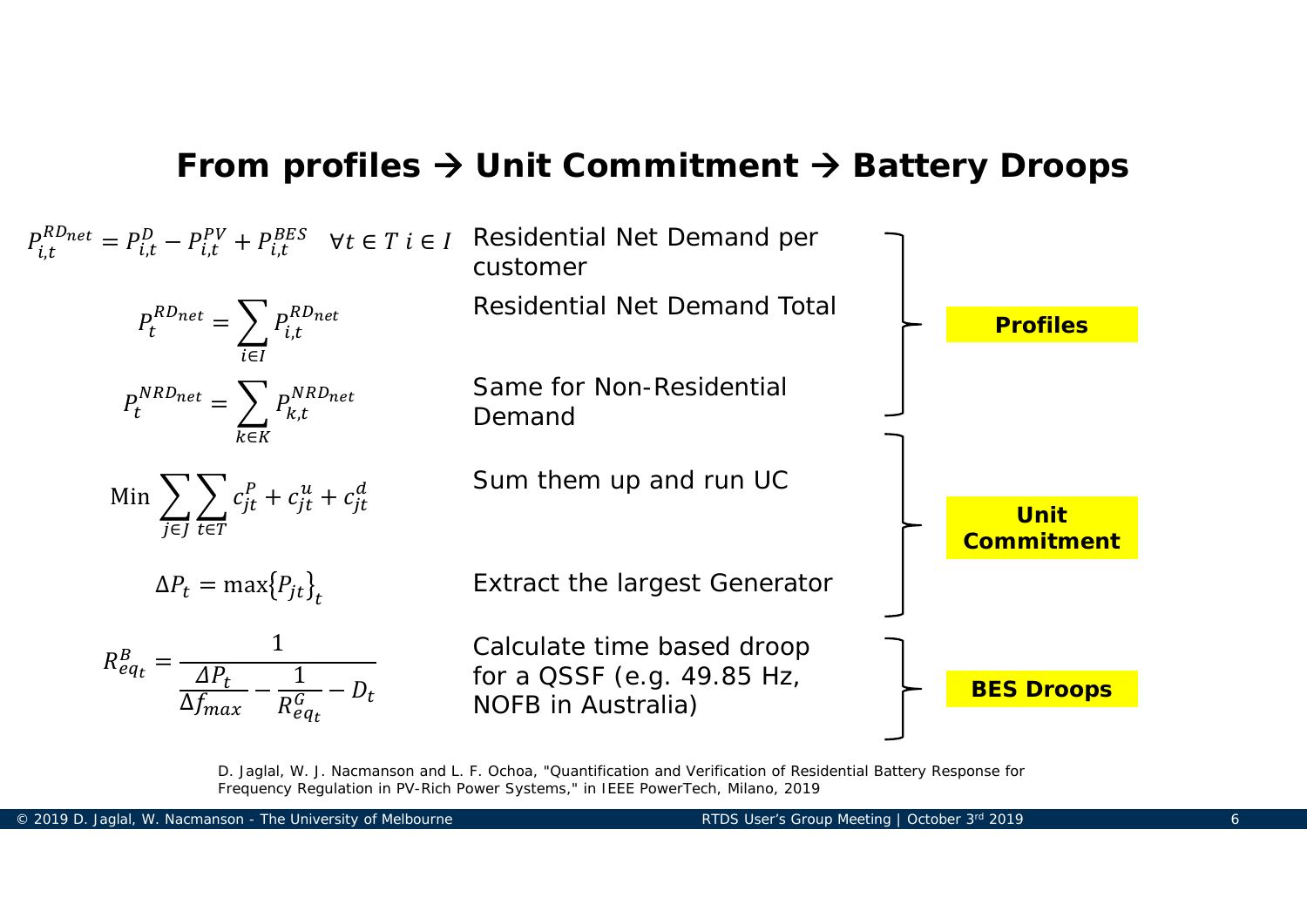#### **Quantification of BESS Droop**

- $\blacksquare$ Looks something like  $\rightarrow$
- $\blacksquare$  Re: inverse droop and active power relationship
- $\blacksquare$ Increased PV  $\rightarrow$  Displaces Conventional generators  $\rightarrow$  More response required from BESS
- $\blacksquare$  **% Represents percentage of residential customers with PV & BESS**

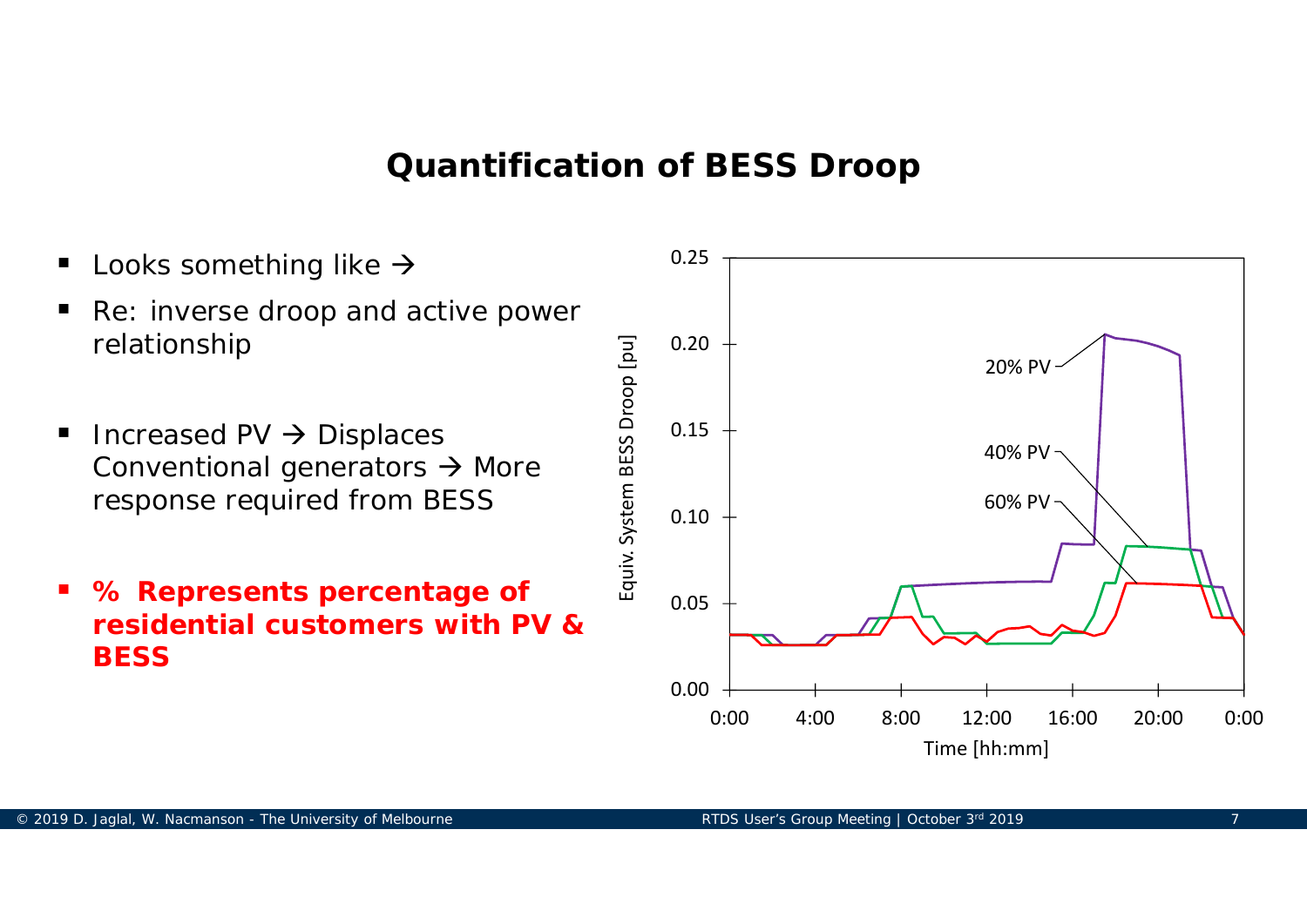**The idea now, is that we try to implement this using RTDS**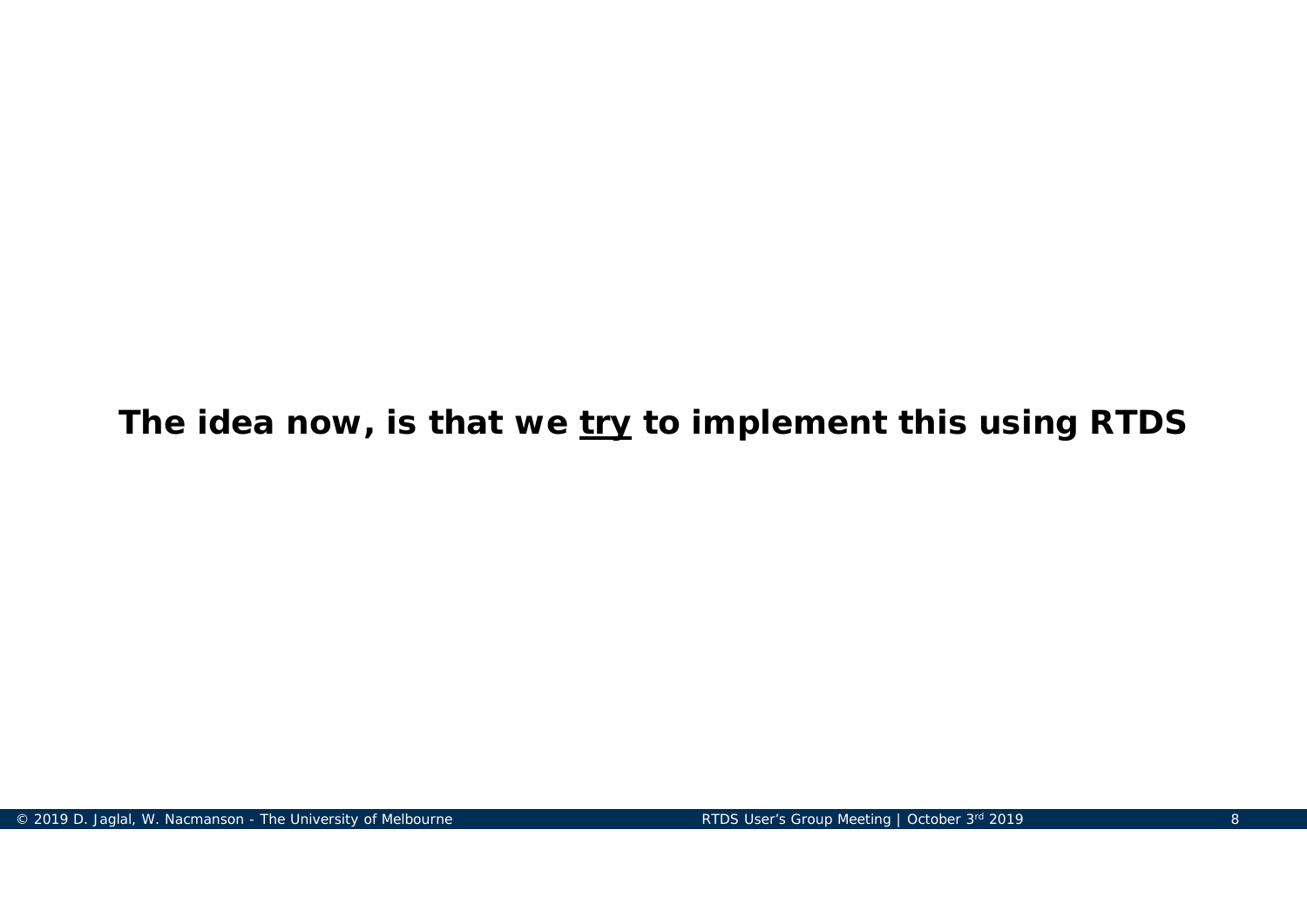### **System Overview**

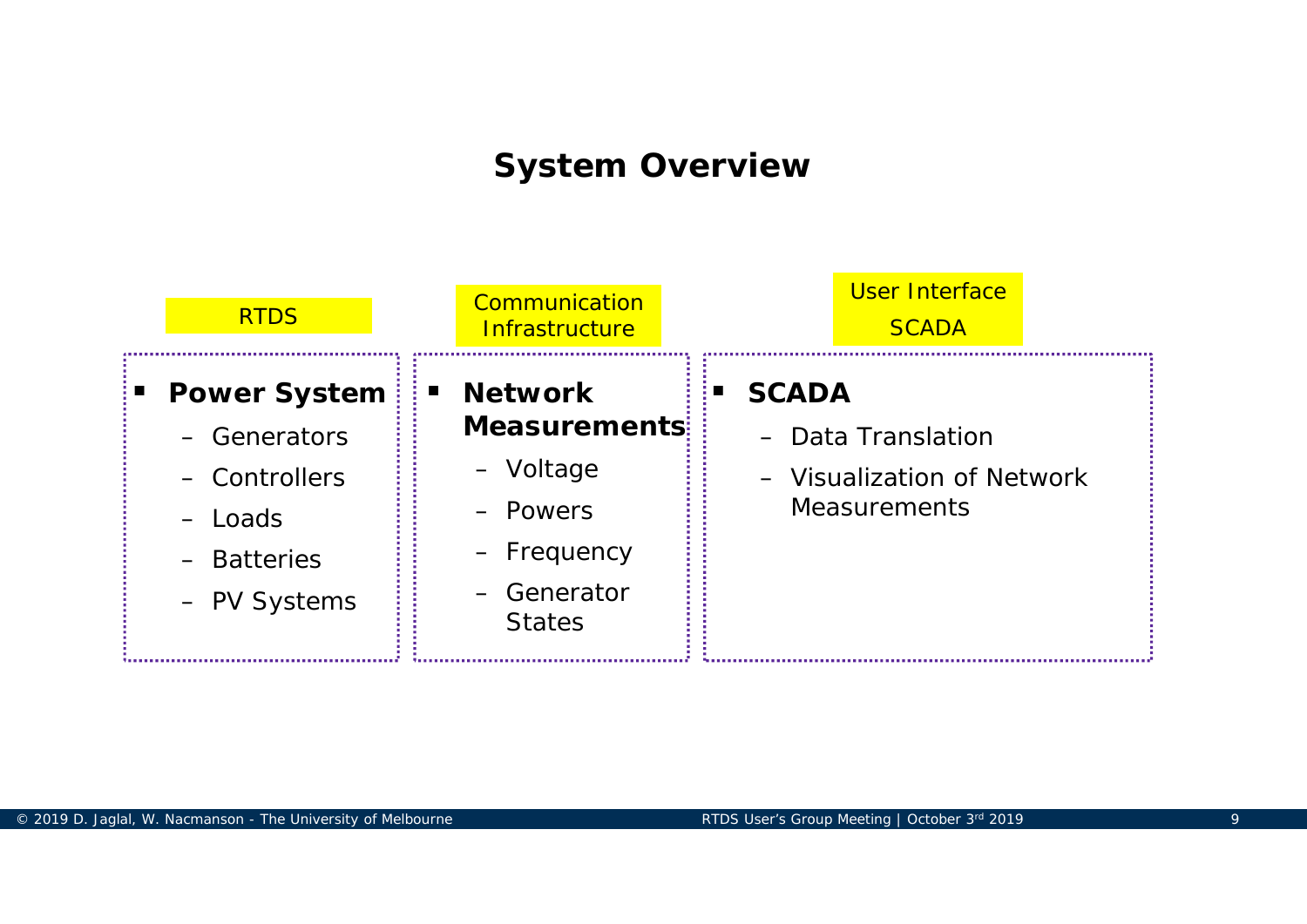**Case Study – Modified IEEE 9-Bus** G1G4230/33 **Generation** $\bigodot$ kVG5G2 7 Synchronous generators  $(\sim$ – 600 MW / 660 MVA total installed capacity 33/11 G3kV 4% Droop on all generators PLANT<sub>3</sub> PLANT 2 230/33 kV **Residential PV and Batteries**230/33 kV  $\overrightarrow{PP}$   $\overrightarrow{PP}$   $\overrightarrow{PP}$   $\overrightarrow{PVC1}$   $\overrightarrow{PVC1}$ - 0  $\theta$ – Aggregated to Tx Level LC1 LC2 LC3 LC4 33/11  $\begin{array}{cc} \mathbb{Z}^{11}[\bowtie] & \bowtie \end{array} \begin{array}{cc} \bowtie' & \bowtie \end{array} \begin{array}{cc} \bowtie' & \bowtie \end{array}$  Total Installed Capacity = 600 MW  $\begin{array}{cc} & \bowtie' & \bowtie' & \bowtie' \end{array}$ kV **Contingency** Peak load demand = 480 MWNumber of Customers = 73,440PV/BESS1PV/BESS2 PVA3 PVA4  $\overrightarrow{PV}$  PV/BESS1  $\overrightarrow{PVB1}$  $\frac{1}{PVB1}$ – Loss of 20 MVA Generator **BESS with droop to meet target**  LA1 LA2 LA3 LA4 **frequency of ~49.85 Hz** LB1 LB2 LB3  $R_{eq_t}^B = \frac{1}{\Delta P_t}$ 1  $\frac{1}{R_{eq_t}^G} - D_t$ G66 G7 െ  $\Delta f_{max}$ PLANT 1

 $\blacksquare$ 

п

■

п

 $\blacksquare$ 

–

–

**Load**

**Static** 

–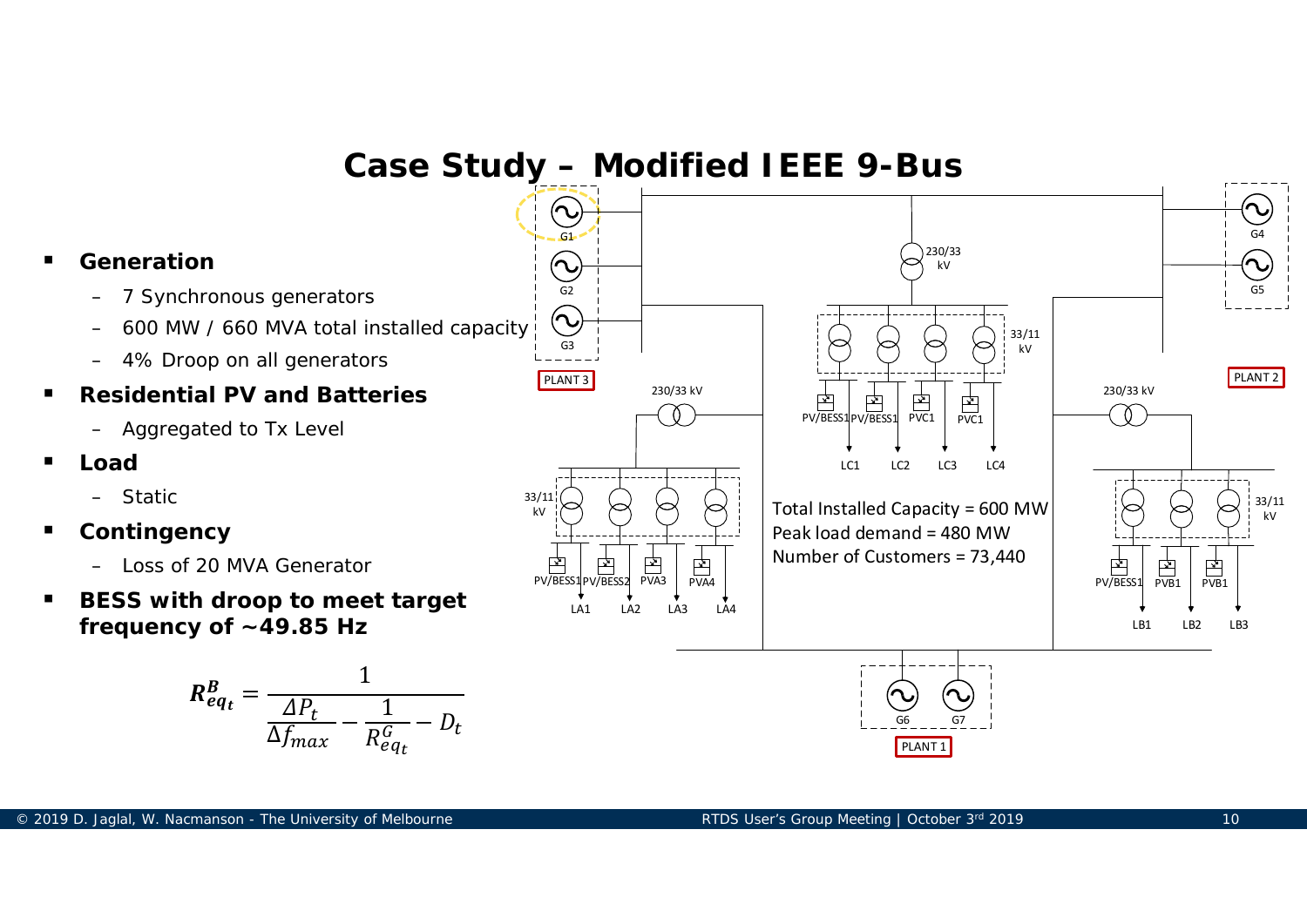### **Introduction to the Dashboard – Modified IEEE 9-Bus Test Network**

- $\blacksquare$  Generator Active Powers
- $\blacksquare$ Bus Voltages
- ٠ Frequency
- Ξ Loads
- ٠ Aggregated BESS

#### **Line Graphs**

- ٠ Generator power (Total)
- ٠ Frequency
- Ξ BESS response

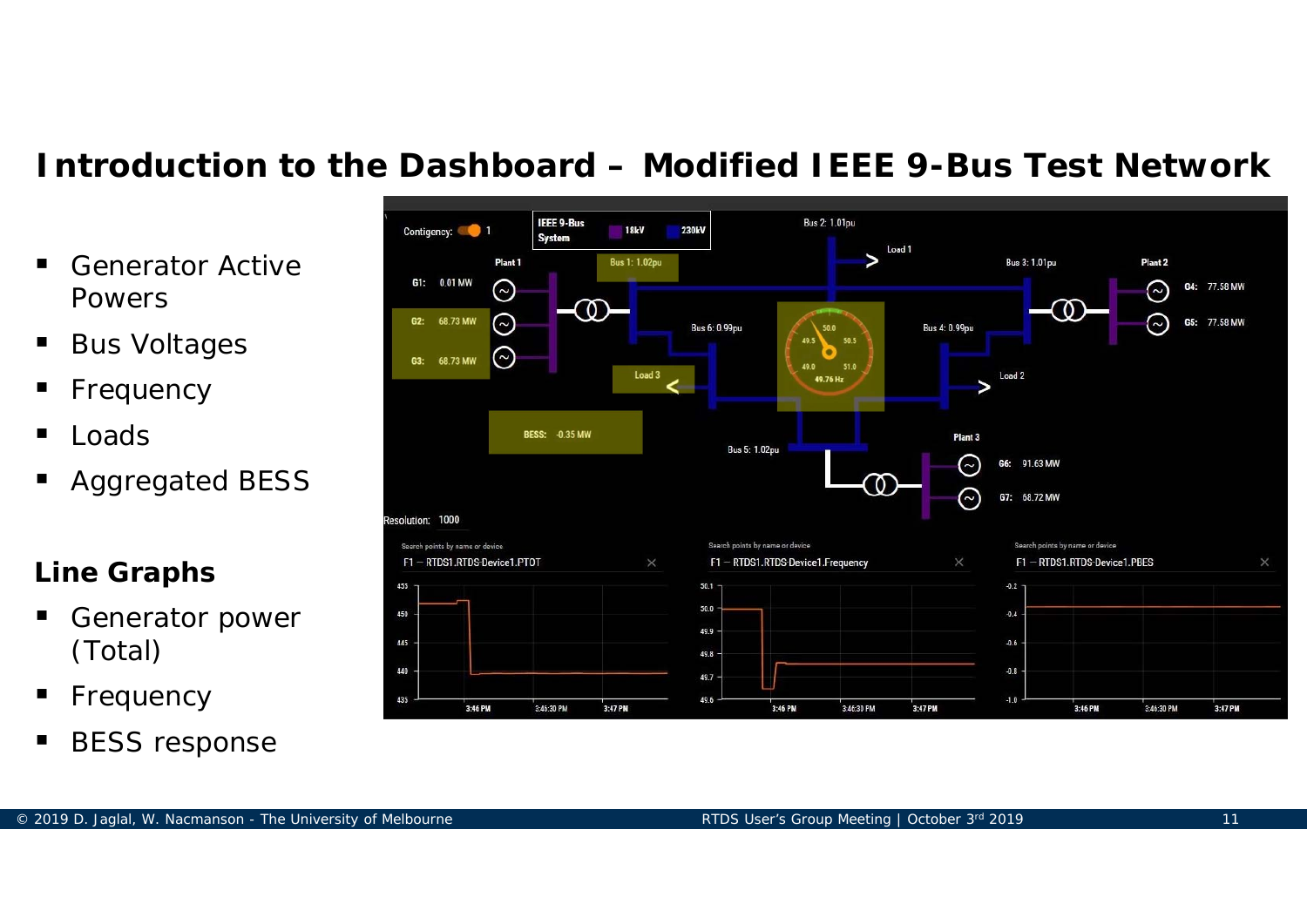### **Three Snapshot Cases**

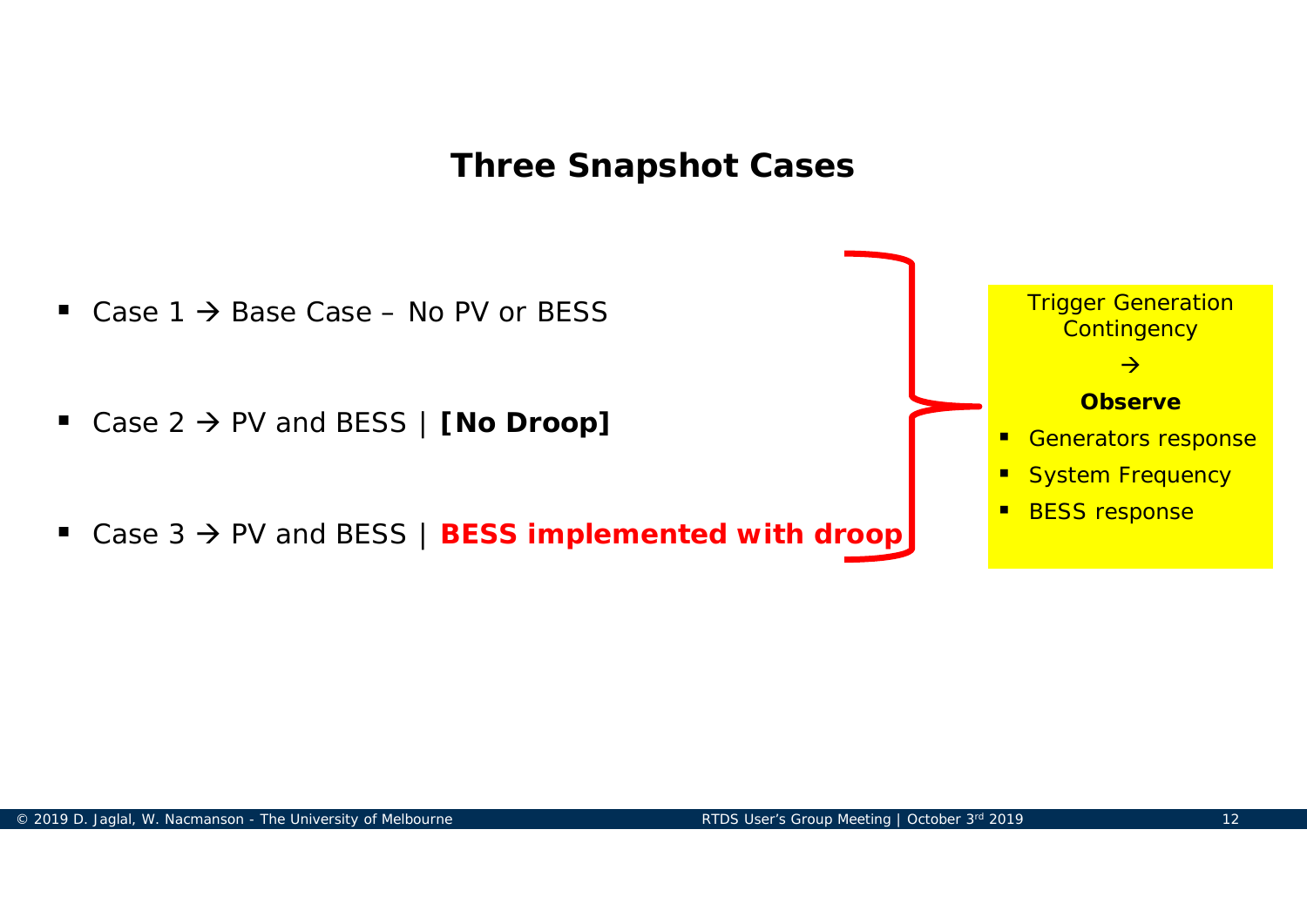#### **Case 1 Base Case – No PV or BESS**

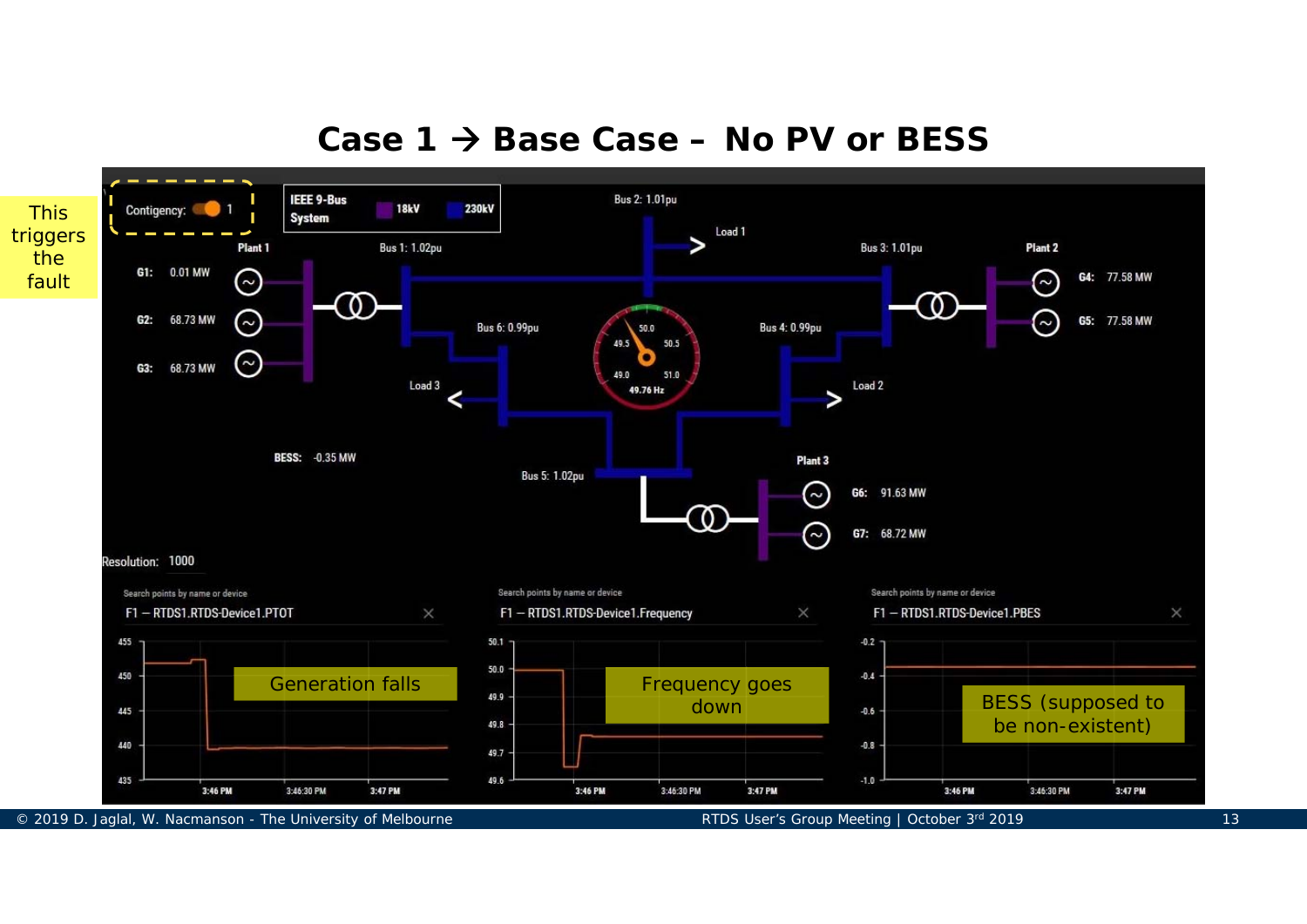# **Case 2 PV and BESS [no Droop]**

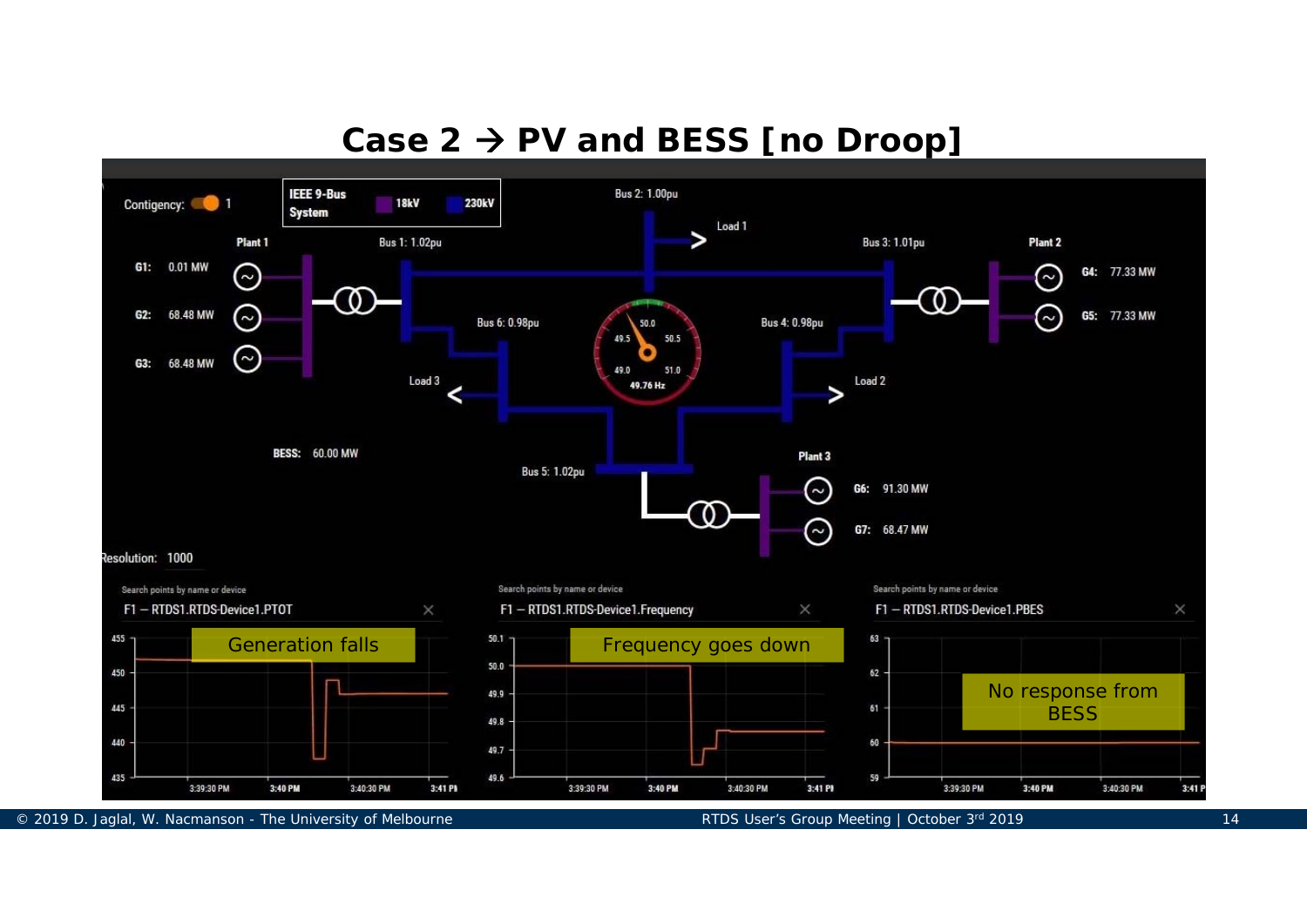# **Case 3 PV and BESS | BESS implemented with droop**



© 2019 D. Jaglal, W. Nacmanson - The University of Melbourne Review RTDS User's Group Meeting | October 3rd 2019 15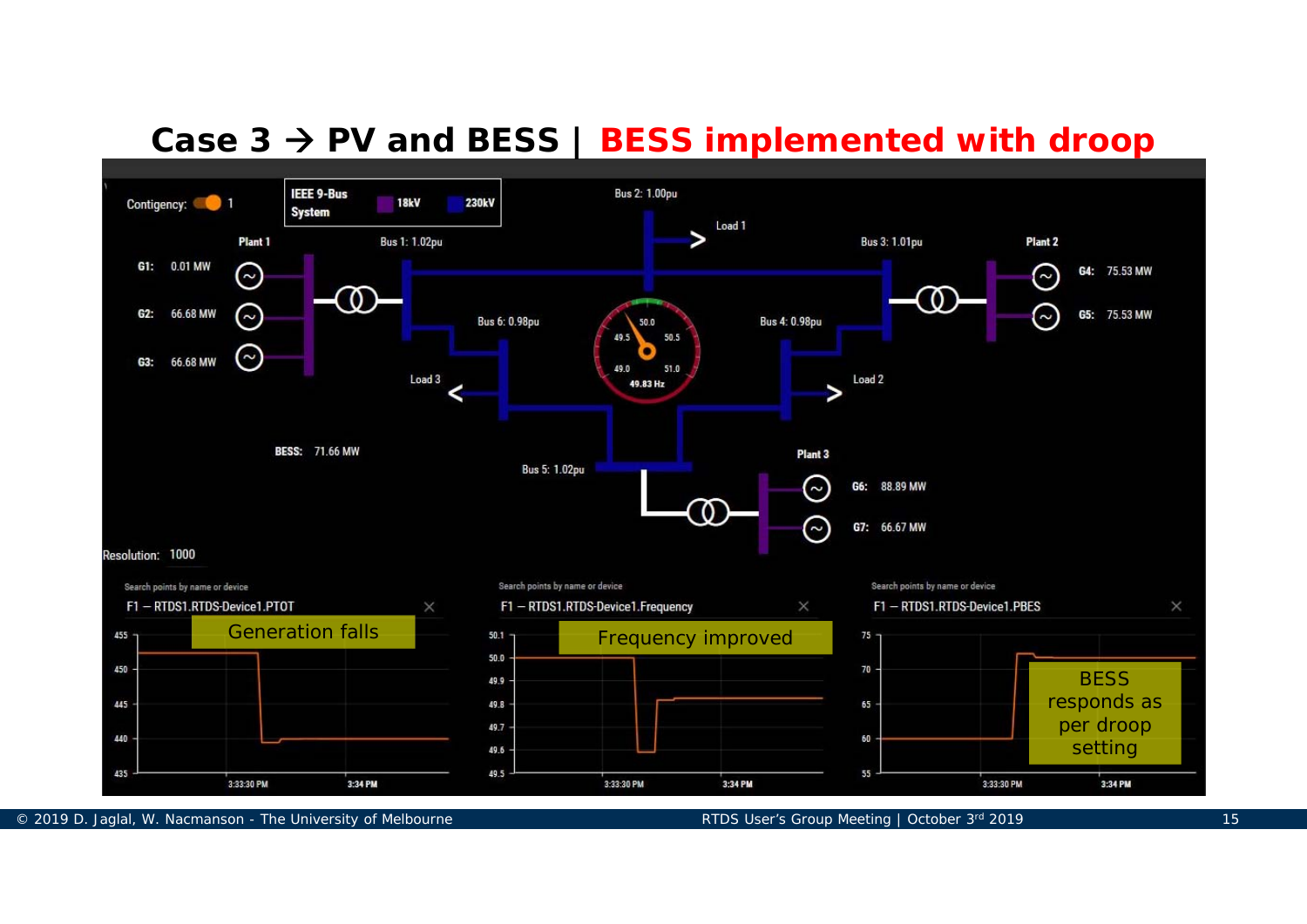# **Challenges**

- $\blacksquare$ Properly implementing the BESS at the distribution level
- $\blacksquare$ Higher resolution data to be sent to dashboard for visualisation
- $\blacksquare$  Dynamic simulations a bit tricky to visualise using Open Source platforms
	- SCADA
	- Server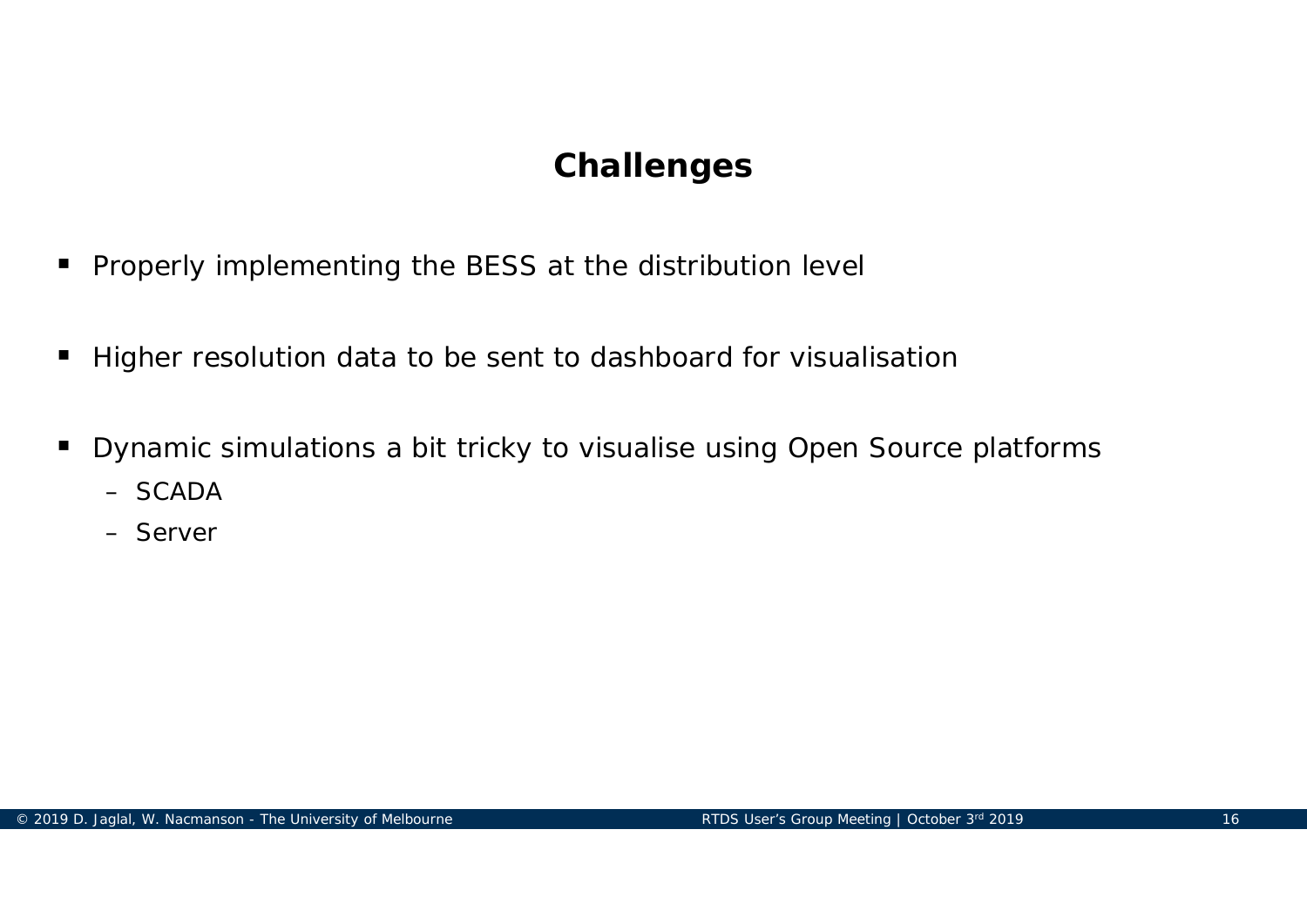# **Upshot**

- $\blacksquare$ Very much the start of the Journey
- $\blacksquare$ Its possible to implement simple BESS controllers to manage frequency deviations
- $\blacksquare$  This type of work makes a more realistic environment for students to have a feel for concepts